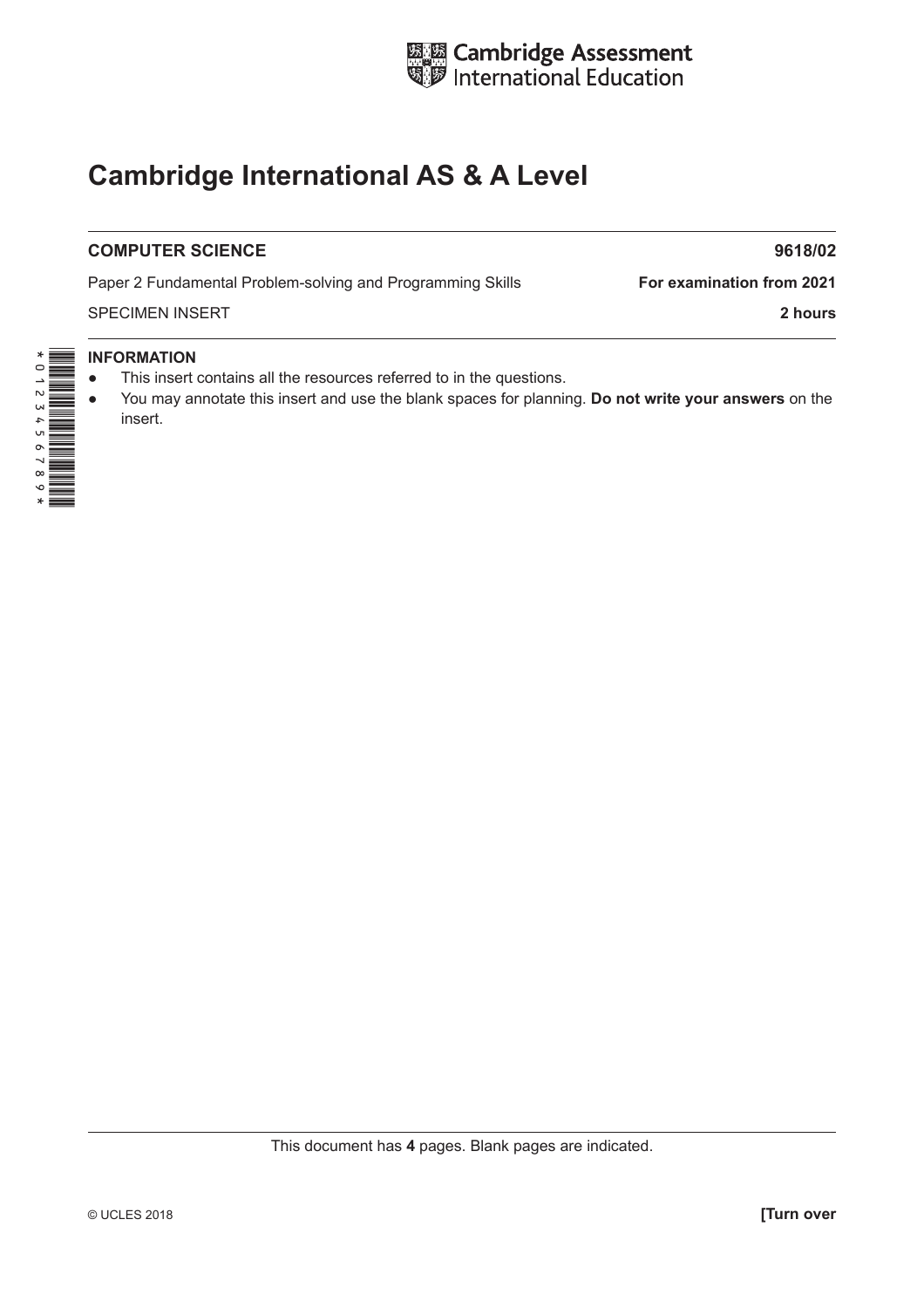### **Pseudocode Functions**

An error is generated if the syntax is incorrect, or if a parameter type is incorrect.

MID(ThisString : STRING, x : INTEGER, y : INTEGER) RETURNS STRING returns a string of length  $y$  starting at position  $x$  from ThisString

Example: MID("ABCDEFGH", 2, 3) returns "BCD"

LENGTH(ThisString : STRING) RETURNS INTEGER returns the integer value representing the length of ThisString

Example: LENGTH("Happy Days") returns 10

LEFT(ThisString : STRING, x : INTEGER) RETURNS STRING returns leftmost x characters from ThisString

Example: LEFT("ABCDEFGH", 3) returns "ABC"

RIGHT(ThisString: STRING, x : INTEGER) RETURNS STRING returns rightmost  $x$  characters from ThisString

Example: RIGHT("ABCDEFGH", 3) returns "FGH"

LCASE(ThisChar : CHAR) RETURNS CHAR returns the character value representing the lower case equivalent of  $\text{ThisChar}$ 

If ThisChar is not an upper-case alphabetic character, it is returned unchanged.

Example: LCASE('W') returns 'w'

UCASE(ThisChar : CHAR) RETURNS CHAR returns the character value representing the upper case equivalent of ThisChar

If ThisChar is not a lower-case alphabetic character, it is returned unchanged.

Example: UCASE('a') will return 'A'

TO UPPER(ThisString : STRING) RETURNS STRING returns a string formed by converting all alphabetic characters of ThisString to upper case. Non-alphabetic characters are unchanged.

Example: TO\_UPPER("Disk Error 27") returns "DISK ERROR 27"

TO LOWER(ThisString : STRING) RETURNS STRING returns a string formed by converting all alphabetic characters of ThisString to lower case.

Non-alphabetic characters are unchanged.

Example: TO\_LOWER("ERROR - Password Invalid") returns "error - password invalid"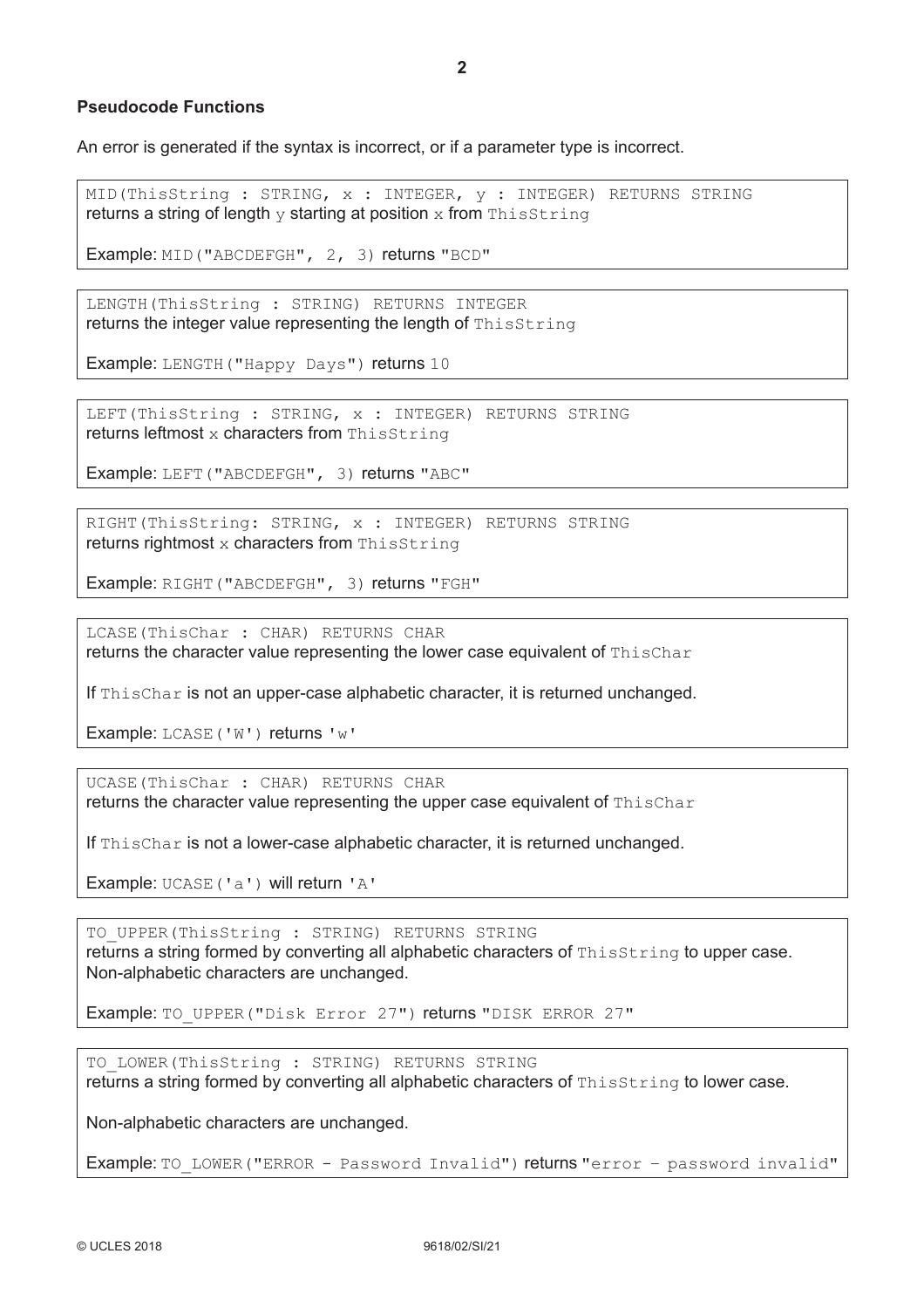Example: NUM\_TO\_STRING(87.5) returns "87.5"

STRING\_TO\_NUM(x : STRING) RETURNS REAL returns a numeric representation of a string. Note: This function will also work if  $x$  is of type CHAR

Example: STRING\_TO\_NUM("87.5") returns 87.5

INT(x : REAL) RETURNS INTEGER returns the integer part of  $x$ 

Example: INT(27.5415) returns 27

ASC(ThisChar : CHAR) RETURNS INTEGER returns the ASCII value of ThisChar

Example: ASC('A') returns 65

CHR(x : INTEGER) RETURNS CHAR returns the character whose ASCII value is  $x$ 

Example: CHR(87) returns 'W'

MOD(ThisNum : INTEGER, ThisDiv : INTEGER) RETURNS INTEGER returns the integer value representing the remainder when ThisNum is divided by ThisDiv

Example: MOD(10,3) returns 1

DIV(ThisNum : INTEGER, ThisDiv : INTEGER) RETURNS INTEGER returns the integer value representing the whole number part of the result when ThisNum is divided by ThisDiv

Example: DIV(10,3) returns 3

### **Pseudocode Operators**

| <b>Operator</b> | <b>Description</b>                                                                                      |
|-----------------|---------------------------------------------------------------------------------------------------------|
| $\delta$        | Used to concatenate (join) two strings<br>Example: "Summer" & " " & "Pudding" produces "Summer Pudding" |
| AND             | Used to perform a logical AND on two Boolean values<br>Example: TRUE AND FALSE produces FALSE           |
| 0 <sub>R</sub>  | Used to perform a logical OR on two Boolean values<br>Example: TRUE OR FALSE produces TRUE              |
| <b>NOT</b>      | Used to perform a logical NOT on a Boolean value<br>Example: NOT FALSE produces TRUE                    |